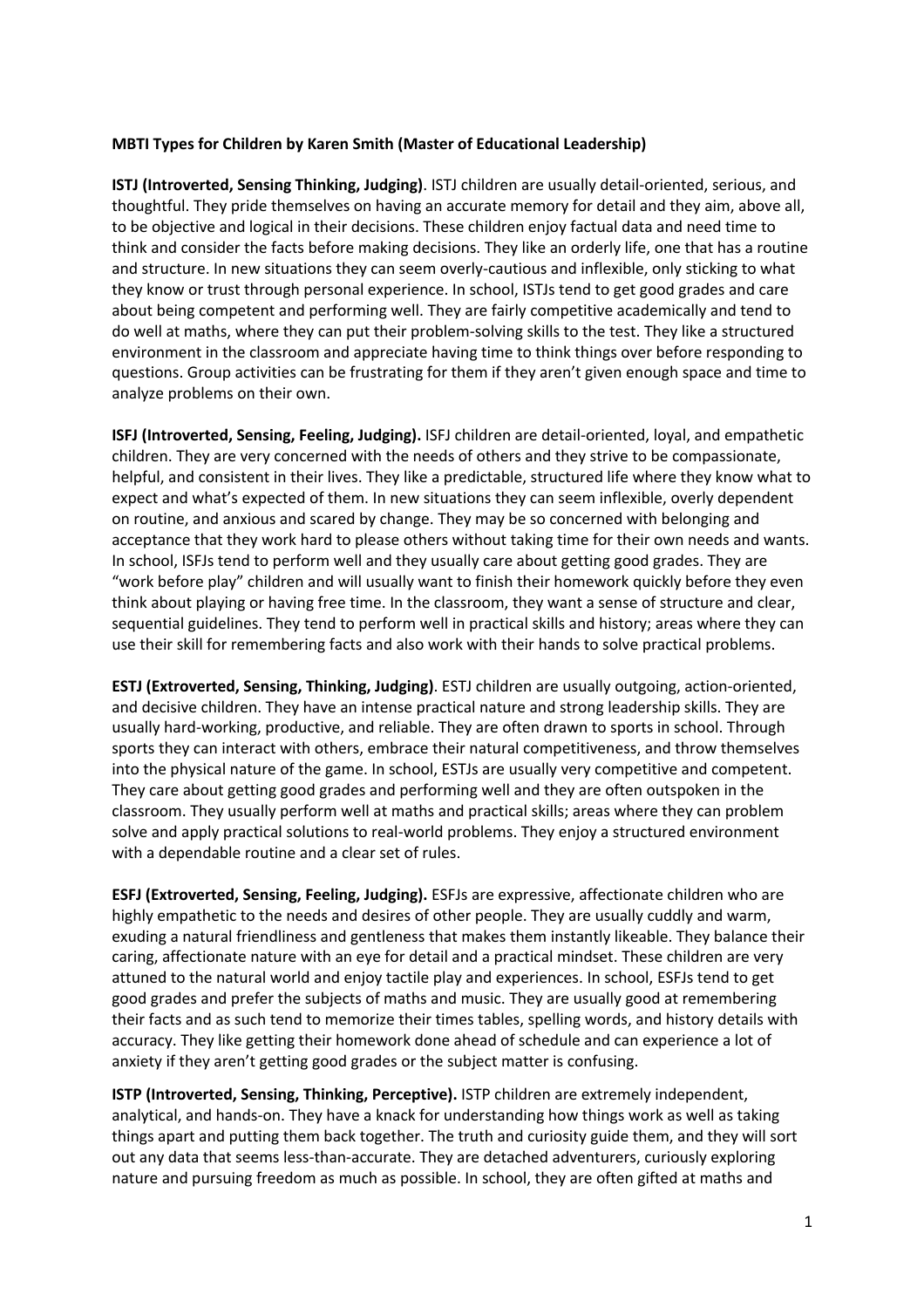many also enjoy science. Because they are natural problem solvers, they enjoy finding practical solutions for just about any problem that presents itself in the moment. They prefer a classroom that has a flexible, open-ended, creative style. Apprehensive of structure and rules, they hate having to sit still and repeat facts all day. They want to work with their hands and see the real-world application of their learning.

**ISFP (Introverted, Sensing, Feeling, Perceptive)**. ISFP children are known for being gentle, loving, and quietly passionate children. On the outside they may seem reserved and unassuming, but inside they have a strong set of values and interests, and a thirst for individuality and adventure. These children are usually easy-going and affectionate and have a knack doing kind things for others. They are very affected by conflict and criticism and prefer all their environments to be as harmonious as possible. In school, ISFPs are usually creative and drawn to subjects like art and science; areas where they can use their hands and experiment with things tangibly. They tend to enjoy an unstructured, creative environment and they tend to dislike being called upon in class in front of other children. They don't like being "put on the spot".

**ESTP (Extroverted, Sensing, Thinking, Perceptive).** ESTPs are charming, adventurous, actionoriented children who are filled with excitement and enthusiasm for the world around them. They are thrill-seekers and risk-takers who aren't afraid of challenges and enjoy competition. They are very in tune with the present moment, noticing everything in rich detail and always being ready to physically respond to changes in the environment. As such, they love to touch, taste, smell, and sense everything around them. They tend to be wiggly, active children who can't stand sitting still and always want to get up and explore, touch, climb, or run around. In school, ESTPs tend to excel in practical skills and maths. They do well in areas where they can work with their hands and learn things through experimentation and trial-and-error. They tend to do well at maths because they usually have good problem-solving and analytical skills.

**ESFP (Extroverted, Sensing, Feeling, Perceptive).** Young ESFPs are warm, enthusiastic, and quickwitted children who have a great desire to make people smile and laugh. They thrive on social interaction and the thrill of new adventures and sensory experiences. They are very in tune with the world around them and live fully "in the moment", noticing every sight, sound, and detail with startling accuracy. Their awareness of the world around them makes them skilled at multi-tasking and also noticing non-verbal cues in other people. They are usually quick to respond to non-verbal cues and, in turn, have a certain charm and wittiness that works in their favour. In school, ESFPs tend to excel in creative, hands-on fields or practical skills. They are often drawn to activities like drama, art, or anything that allows them to create and build and experiment with tangible tools and creative supplies. They are flexible, adaptable children and tend to dislike a very structured lifestyle or a repetitive routine.

**INTJ (Introverted, Intuitive, Thinking, Judging).** Young INTJs are visionary, complex children who have a strong focus on the future and understanding the "big picture" of life. They are always looking ahead and can seem almost completely tuned out of the present moment as they search for meaning and symbolic significance in everything around them. INTJ children tend to appear much older than their age would suggest because they ask such thought-provoking, existential questions. They appear intense and serious and are not easily swayed by emotions or play that doesn't challenge them. Drawn to complexity, they will usually challenge themselves to say the most difficult, elaborate words they can think of to fit the situation. They also tend to love books and will enjoy a lot of time by themselves, reading, thinking, and being creative. In school, INTJs tend to perform well in science and maths. They love anything theoretical or abstract and often enjoy school as long as it isn't focused on a lot of repetition of facts. They like a steep learning curve and will become quickly bored if they have to repeat the same process very often.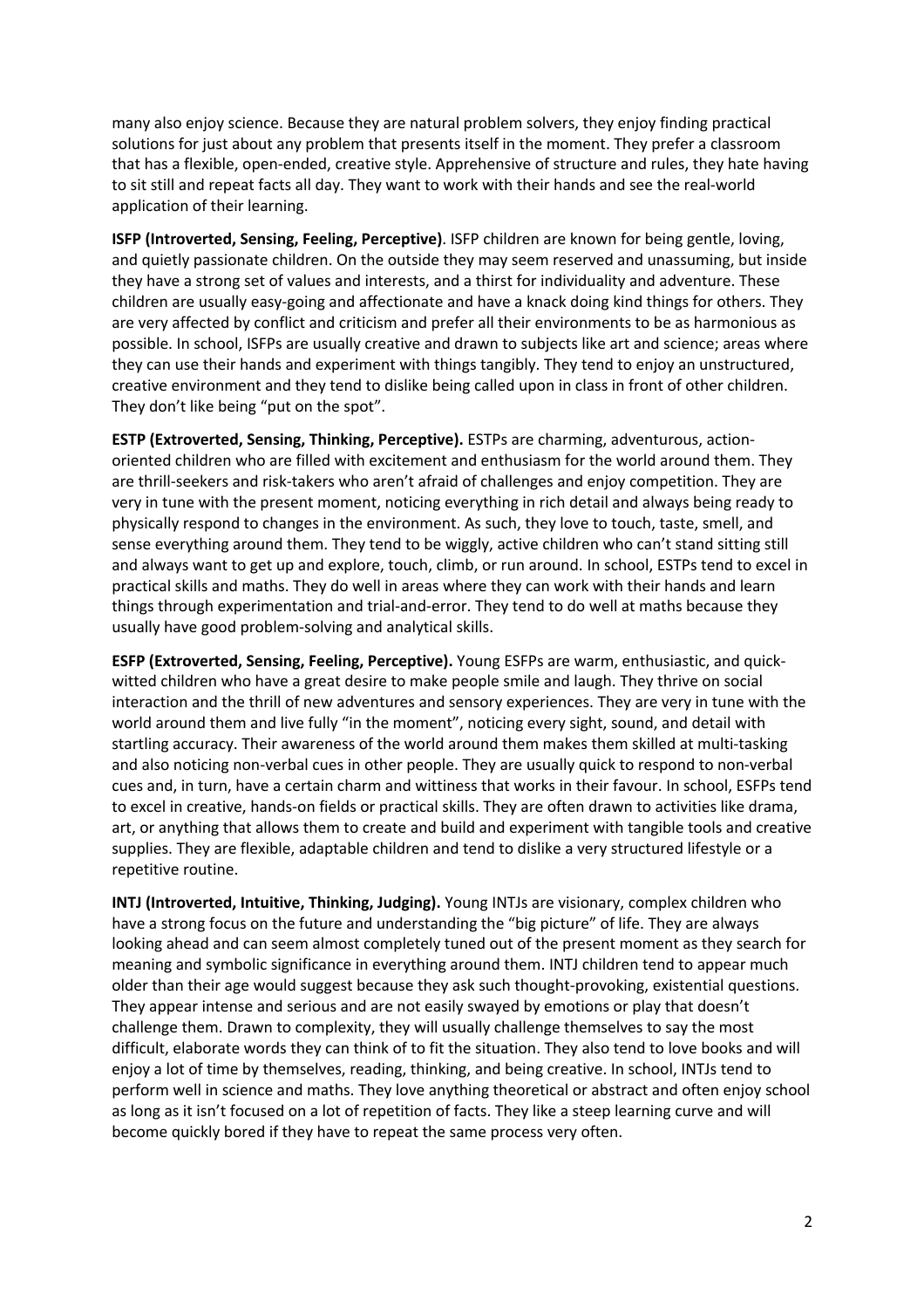**INFJ (Introverted, Intuitive, Feeling, Judging).** Young INFJs are imaginative, whimsical children with a strong sense of empathy and compassion for other people. They are drawn to complexity and understanding "the big picture" of life. They tend to need a lot of alone time to process information, think, and separate from sensory stimulation. INFJs (and INTJs) tend to be easily over-stimulated as children and can get anxious and irritated in busy, loud, or overly-sensory environments. They usually have a "vision" of the future and pick up on implications and possibilities that can seem strange to many other people. Their focus on the abstract, symbolic, and existential can be hard for other people to pin down or make sense of. They will ask questions that seem too complex or even inappropriate for children their age as they try to make sense of life and what everything means and how it's all tied together. In school, INFJs tend to excel in art, English, and music. They prefer an open-ended, creative environment where they can regularly be exposed to new ideas and challenges. Repetition of facts and details can bore them and they may "tune out" of environments where a focus on repetition is the norm.

**ENTJ (Extroverted, Intuitive, Thinking, Judging).** Young ENTJs are visionary, goal-oriented, and determined children with an eye for future possibility and a knack for swift, strategic thinking. They approach life with a strong-willed determination to "take life by the horns" and achieve great things. They are usually organized and hard-working. In school, ENTJs tend to perform well in English and science. Statistically, they get above-average grades and are naturally competitive in the classroom. That said, they will quickly tire of an atmosphere that is very repetitive and focuses more on memorization than innovation and new ideas. They enjoy structure, but they like a steep learning curve where thinking outside the box is encouraged and challenges are aplenty.

**ENFJ (Extroverted, Intuitive, Feeling, Judging).** Young ENFJs are warm, enthusiastic, and empathetic children who are very concerned with the needs, wants, and desires of other people. They are usually highly in tune to the emotional atmosphere around them and have a knack for making people feel at ease and accepted. Communication comes naturally to them and they make excellent "hosts" or "hostesses", no matter their age. They want to feel camaraderie with others and a sense of intimate "oneness" so they look for rapport, and they will disclose information about themselves to help other children open up to them and connect with them. Sensitive to conflict, they will do just about anything to resolve tense situations as quickly as possible. The only problem with this is sometimes they may forget their own needs and values in an effort to make peace. In school ENFJs tend to excel in art, English, and music. Statistically, they get above-average grades and are very focused on meeting the expectations of their parents and teachers. That said, they dislike a very repetitive routine and will also bristle at teachers who seem very direct and critical. A classroom atmosphere that isn't harmonious can greatly hamper their ability to think as clearly as they'd like to.

**INTP (Introverted, Intuitive, Thinking, Perceptive).** Young INTPs are known for their keen sense of logic and fairness. These independent, analytical children are always trying to discern what the truth is based on logical principles. They aren't afraid to debate or argue anything that seems untruthful or illogical, especially if it affects them in some way (like a rule or tradition they have to follow). Young INTPs are good at thinking outside the box, seeing creative and original ideas, and curiously following their interests in any number of directions. They tend to start a lot of projects, but they also tend to struggle with finishing them. They want freedom, mental challenges, and a constant stream of mind-bending ideas and facts to explore. In school, INTPs tend to get good grades if they care about their classes. They are motivated by an internal set of standards, however, and they usually care far less about good grades and impressing their teachers and parents than they are about doing what seems important to them. That said, they usually excel in maths, art, and science. They are usually very creative and enjoy a steep learning curve. Classes that challenge the INTP mentally, that allow for creative problem solving and even some healthy debate tend to inspire them.